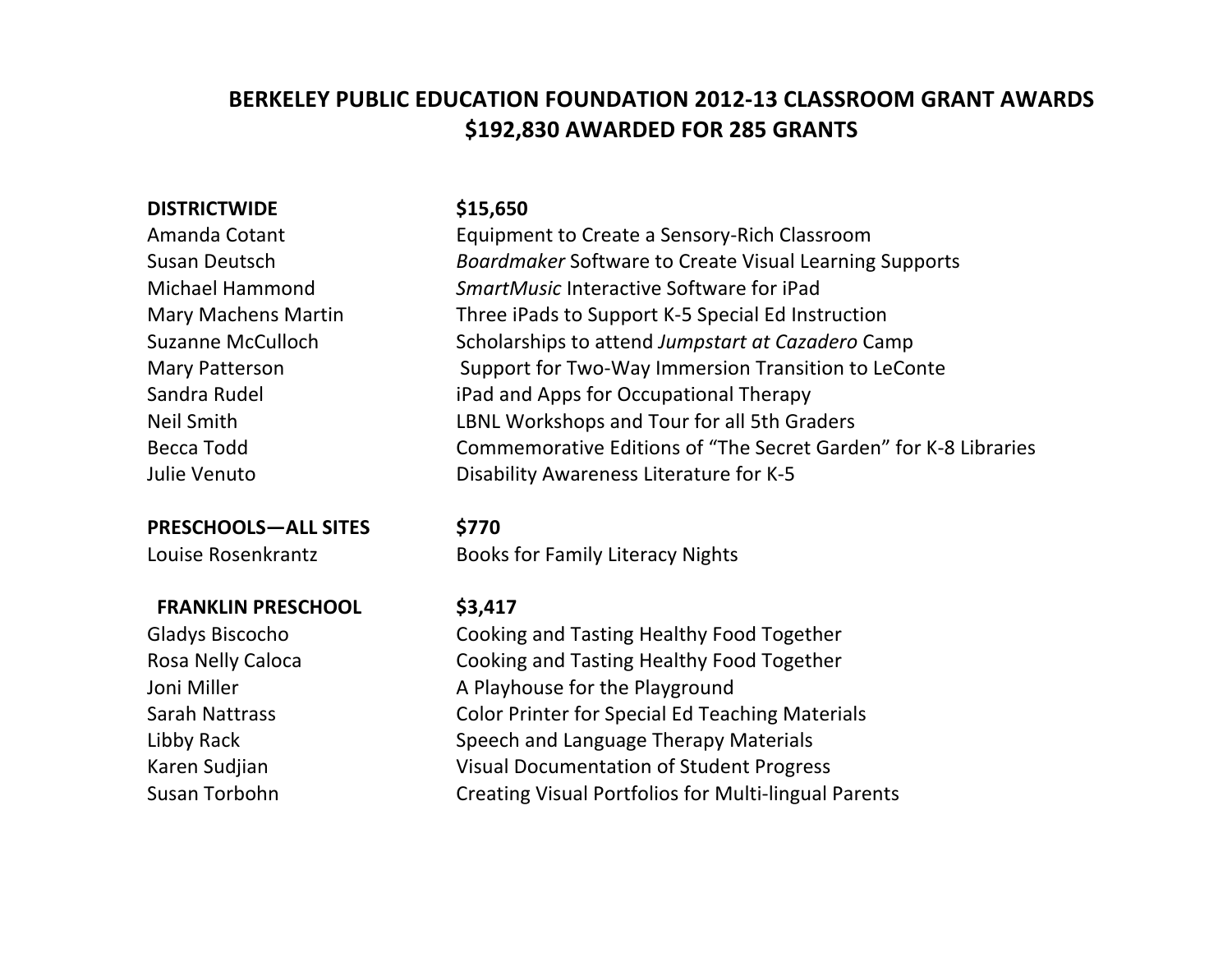# &&**HOPKINS'PRESCHOOL \$5,538**

&&**KING'PRESCHOOL \$3,271**

### **BERKELEY'ARTS'MAGNET \$10,667**

Michael McLaughlin **Outdoor Easels for the Playground** Michael McLaughlin Calming Equipment for Autistic Students Michael McLaughlin **Handwriting Without Tears Materials** Nicole Reif Themed Books and Materials for Eager Readers Nicole Reif Tactile Toys and Musical Instruments Nicole Reif **Nicole Reif COULD Outdoor Play Equipment** Nicole Reif **Boardmaker Software to Create Visual Learning Supports** Kim Robinson **Books to Engage a Multicultural Classroom** 

Gurjeet Ahluwalia Materials for Building Language Skills Maria Carriedo Stages for Kamishibai Visual Storytelling Diane Chan **Producing Color Images for Student Portfolios** Elizabeth Gonzalez **Listening Centers and Math Read-Along Books** Deborah Thies Dramatic Play Materials for the Classroom

Alice Bresnan **Raising Chickens** in the Classroom Sian Cartagena **Carrior Cartagena** Occupational Therapy Strategies and Tools for All Kristin Collins Greening the Schoolyard Kristine Fowler 3rd Grade Trip to the Chabot Space & Science Center Caitlin Jenkins **Dissection Equipment for 4/5th Science** Charlene Kalagian **A** Map of the World Mural for the Schoolyard Madhuvanti Khare CA History in Drama, Song and Dance Susan Lee 4th Grade Geometry Studies at LHS Kristen Lono 3rd Grade Trip to Lindsay Wildlife Museum Cory Potts Connecting Math and Literacy for 2nd Graders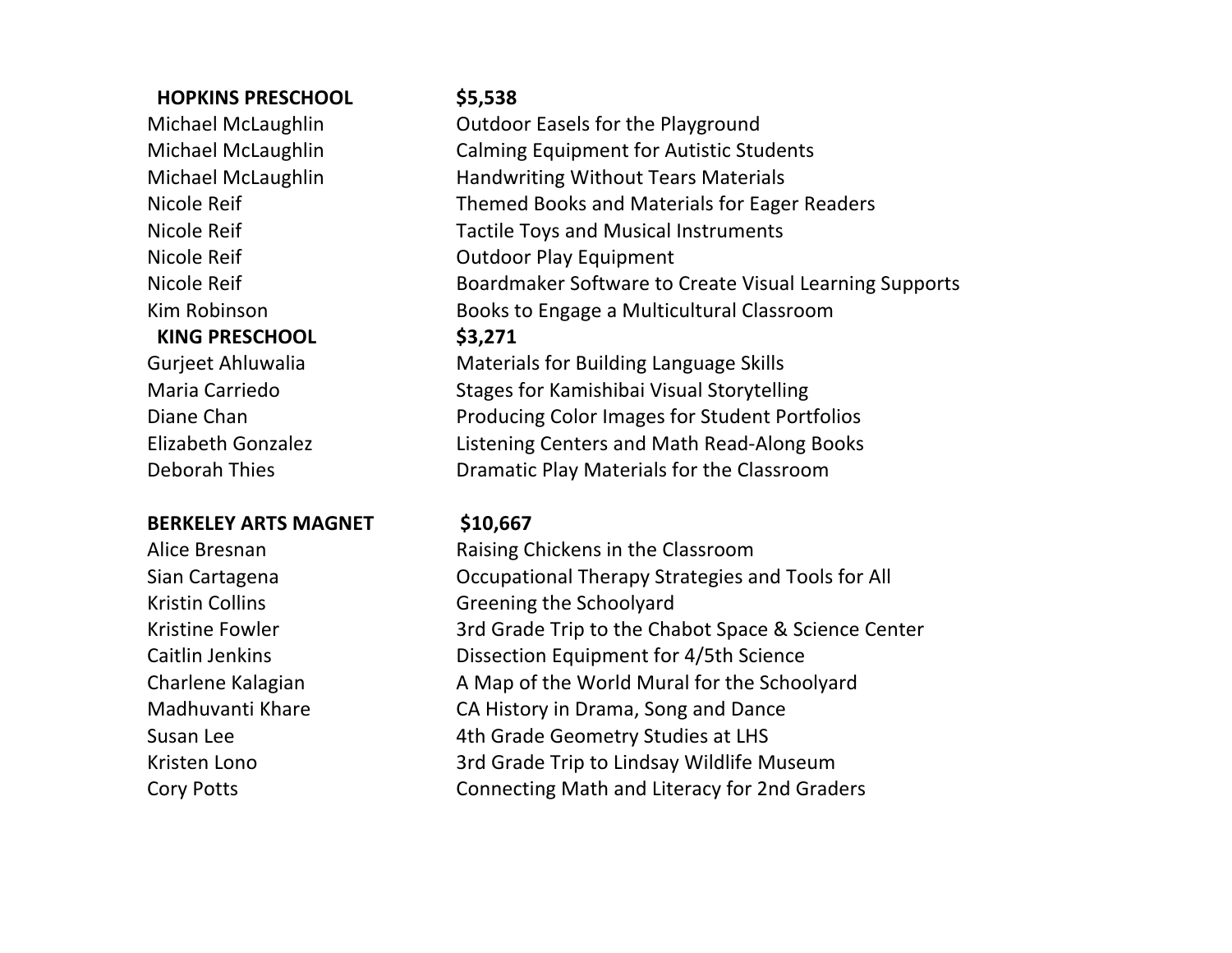# **CRAGMONT \$6,332**

# **EMERSON \$4,095**

Mary Beth Sako Recording Devices to Improve Fluency Vanessa Sinai Supplies for the Gardening Program Adam Weis 6th Grade Trip to Sempervirens Outdoor School Michele Williams The Ohlone Experience at Coyote Hills Michele Witherspoon A Reading Corner for 1st Grade Classroom Patricia Wright 5th Grade Math Manipulatives Patricia Wright 5th Grade Outdoor Murals Project Suzanne Wright 1st Graders Write and Publish A Book

Ely Amador-Edelin 1st Graders Create with Kapla Blocks Carlos Cruciani **Lating Cruciani** Using an iPad for Reading Support Claire Dugan **Living History** at the Petaluma Adobe Cherene Fillingim-Selk Display Boards for the Science Fair Kathy Freeburg Field Trip Experiences to Enhance Learning Kathleen Giustino Books for Emergent Kindergarten Readers Cassy Lee Graphic Novels for the School Library Lise Narath 1.1 and 4th Grade Sets of Max Axiom Super Scientist Books Sara Rosenfeld Chess Lessons for After School Program Janine Tong Classroom Writing Center Storage System

Lucy Ames Family Art Night to Enliven the School Yard Fence Lucy Ames **Lucy Ames Cuality Materials for Young Artists' Expression** Jeanette Kiobmand Supplies for the School Garden Kimberley Nichols-Davis 2nd Grade LHS Ponds Alive! Class Mary Ann Scheuer **App Purchases for School Library iPad**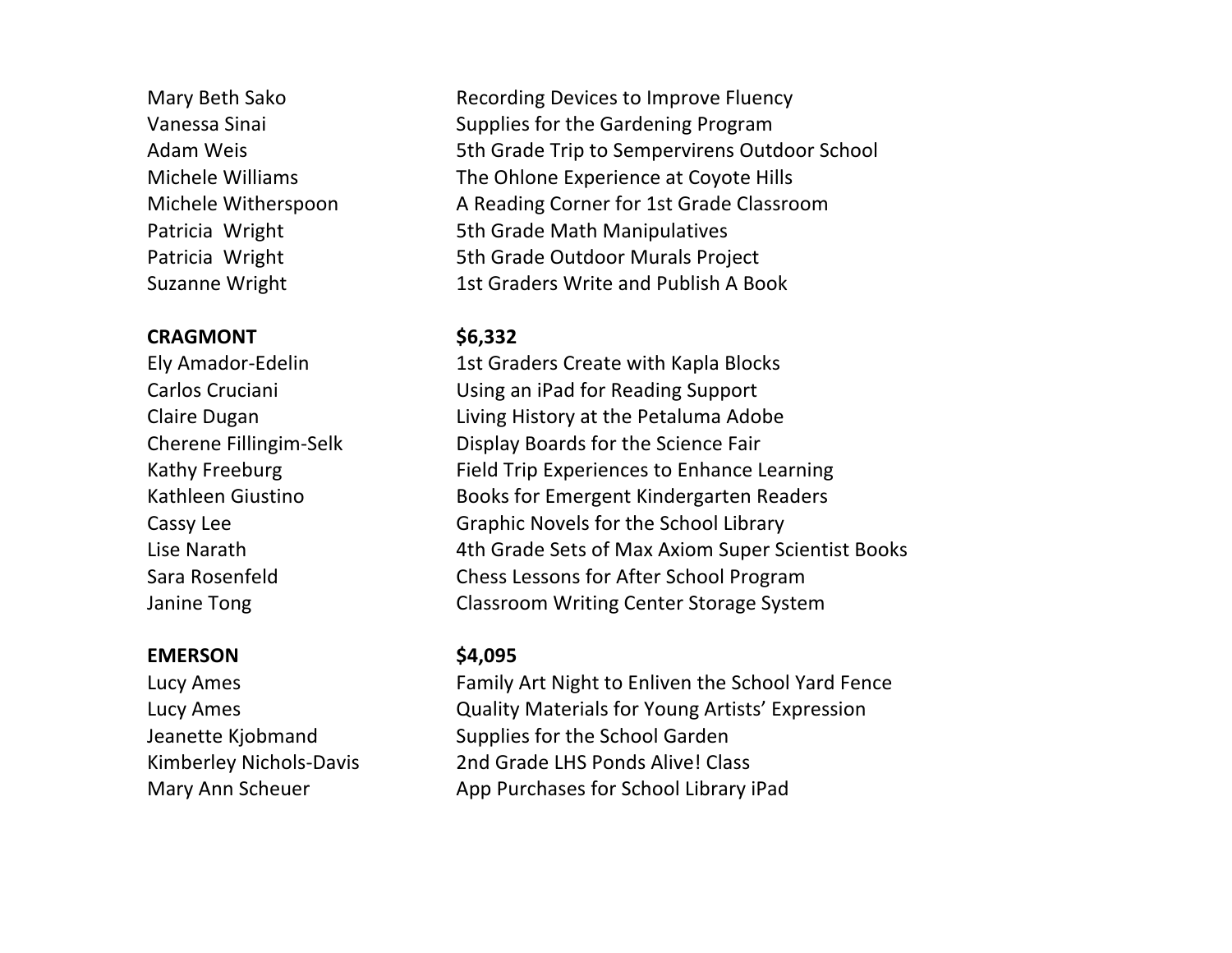# **JEFFERSON \$7,340**

# **JOHN'MUIR \$4,970**

Kimberly Shevelson New Books for Home Reading Program Anna Stuppi 3rd Grade Trip to Chabot Space and Science Center Shawna Suzuki 1st Grade Math Materials Link to the Common Core

Lucy Ames **Engaging Students with Quality Art Supplies** Barry Fike Mats for  $2^{nd}$  &  $3^{rd}$  Grade Yoga Instruction Wendy Fong-Takakuwa Berkeley Marina Fish Program for 2nd Graders Kathleen Gragera **iPad** and Camera for Language and Social Development Sean Keller Camp Arroyo Scholarships for 4th Graders Arun Khanna **Lake Merritt Sailing Into Science 5th Grade Workshop** Rick Kleine Marin Headlands 5th Grade Camping Trip Siobhan Langlois Mats for 1st Grader Yoga Instruction Angela Reed Supplies for 3rd Grade Hands-on Science and Social Studies Projects Susanne Reed Life Cycles of Plants in a 1st Grade Classroom Maggie Riddle A&Schoolyard "Peacepath" to Support Conflict Resolution Zosia Topolnicki Leveled Reading Library for After School Students Adoria Williams-Weinstein Non-fiction Books to Complement Juneteenth Celebration Adoria Williams-Weinstein An iPad for School Library Research Anna Wong Storage System for Kindergarten Books and Puppets Anna Wong Support for Presentations at Thursday Assembly

Audrey Amos Creating an Edible Plants Education Mural Marina Franco **Asian Art Museum and Story Telling Trip** Carrie Johnston **Recorders** For 1st Grade Class Maggie Knutson Sets of Kids Discover Non-Fiction Booklets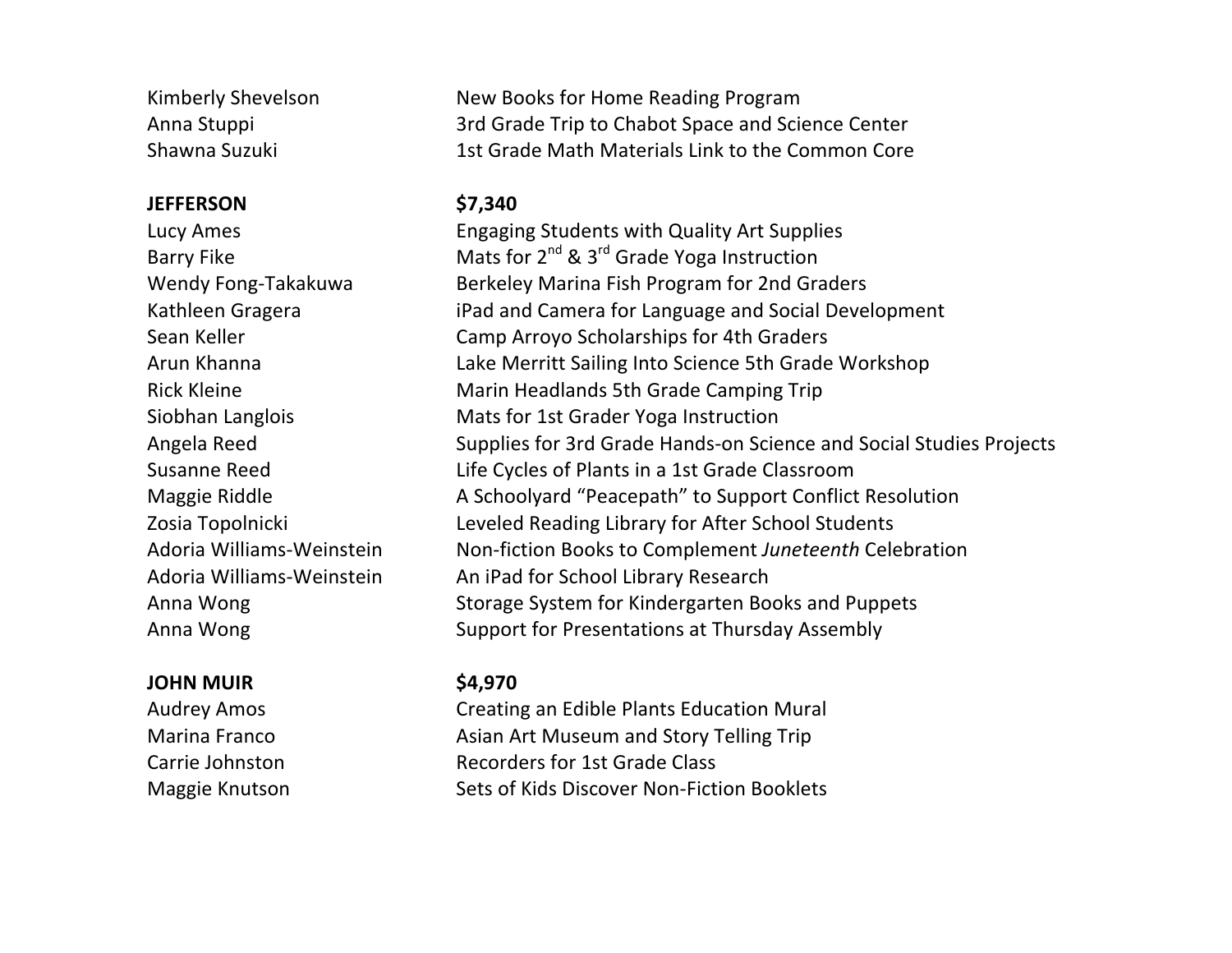# **LECONTE \$10,344**

# **MALCOLM'X \$5,394**

Lisa Macdonald 2nd Grade Ecology Field Trip to Marine Mammal Center Heather Olson-Garcia 3rd Grade Trip to John Muir's House Olivia Sanders Non-fiction books for 4/5 Classroom Marilyn Siegel Screening Tool for Autism Spectrum Disorder Donna&Suzuki John&Muir&School&Site&Nature&Guide Andres Thomas **Phonics Books** for K Classroom Barbara Vogel Supplies for Kindergarten Story Quilts

Deborah Barer Doc Cam and Projector for 1st Grade Team Natalia Bernal Mindful Schools Training for K Teacher Cassandra Bull **Cassandra** Bull **Academy of Sciences Trip for All K Kids** Lark Doolan **Photo Printer to Support Students with Autism** Charity Johnston 3rd Grade Storm Drain Rangers Watershed Education Program Susan Katz **Document Camera for Literacy Coach** Lindsey Mothersbaugh Supplies for Science Fair 2013 Marbella Rios-Duran Doc Cam for TWI and ELL Instruction Kathy Russell **Kathy** Russell New Equipment for the Cooking Classes Kathy Singh Materials to Strengthen English Language Development Instruction Larry Stefl **Larry Stefl** Cuality Supplies for a New Art Program

Cynthia Allman Wooden and Magnetic Manipulatives for Handwriting Support Ellen Bernstein **CuickReads** for Reading Fluently With Meaning Mariah Castle *A2Midsummer Night's Dream* presented by SF Shakespeare Festival Meredith Gold **LHS Hands-on Courses Brought into the Classroom** Jessica Hunter-Arroyo 4th Grade Trip to Old Sacramento and the State Capitol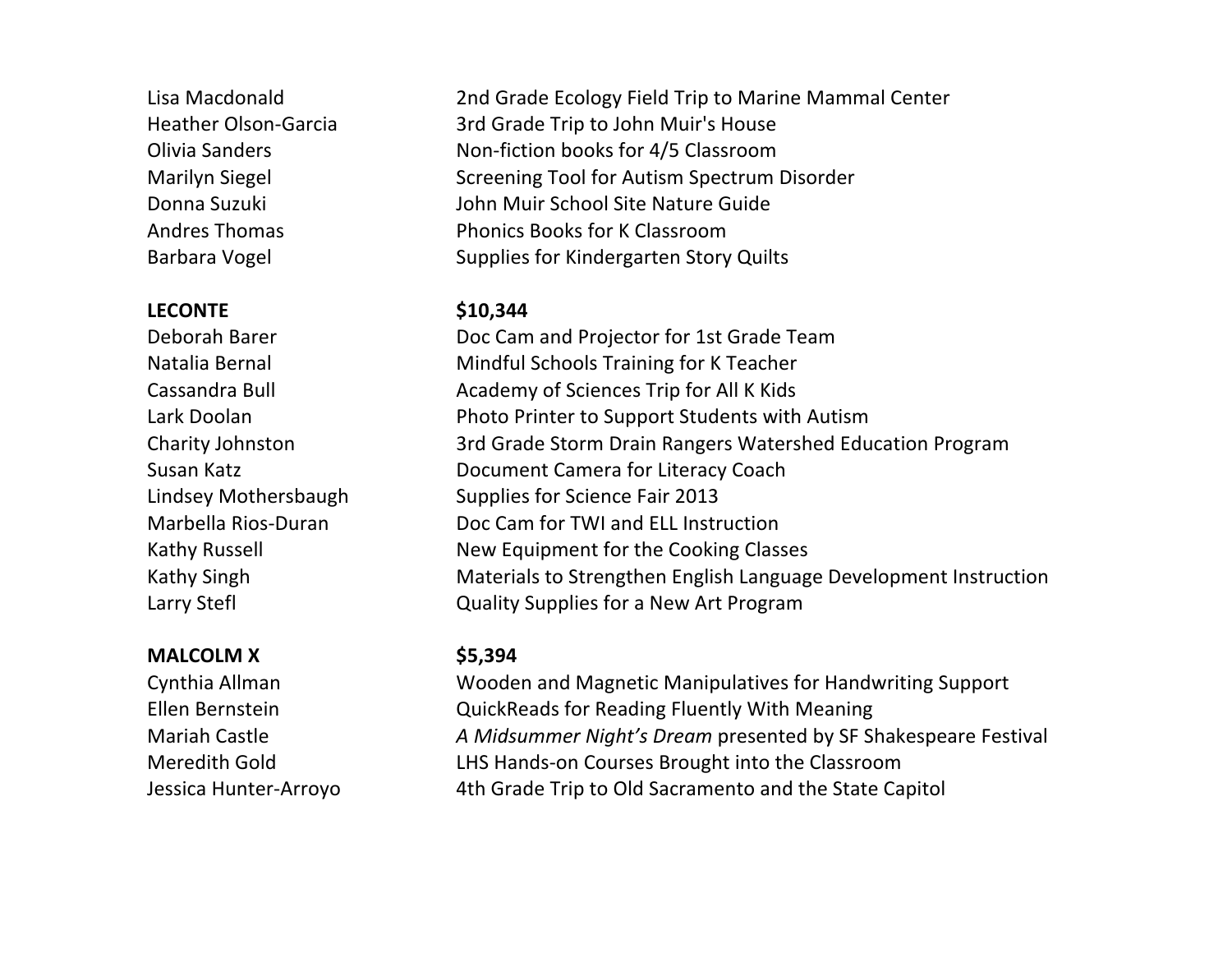### **OXFORD \$8,396**

### **ROSA'PARKS \$15,144**

Rivka Mason Supplies to Build New Raised Beds in the Garden Jess Montmorency **High Interest Books for 3rd Grade Social Studies and Science** 

Ray Adams K-5 Art/Science Collaboration On the Study of Color Ray Adams **Purchase of Human Body Torso Model for 4/5th Science** Susan Archuletta Folk-Dancing for 3rd graders Lauren Brollier **All-School Playground Chalk Drawing Project** Lauren Brollier The Yoga and Mindfulness for 4th Grade Class Kathryn Cohen Kindergarten Scientists Explore Muir Woods Jen Corn **Art Books to Inspire Multidisciplinary Projects** Jen Corn **Document Camera** for the 4/5th Team Jen Corn Staff Retreat: Fierce Conversations on Equity and Race Sara Ellberg 1st Grade Ardenwood Farm Visit Sara Ellberg Refurbished iMac for Carla&Inniss 5th&Grade&South&African&Pen&Pal&Project Jacqueline Omania Berkeley Chess School classes for 3rd Graders

David Barba Materials to Promote the Sleep Well Campaign David Barba Family Participation in Math and Reading Intervention Program David Barba **Books** for the *WordPower* Reading Intervention Program Andrea Calderon 5th Grade Angel Island Civil War Immersion Trip Amanda Cotant Sensory Materials for Occupational Therapy Program Katie Curry Costumes and Props to Bring Stories to Life Katie Curry 1st Grade Hands-On Science Inquiry Supplies Carrie Fehr Supplies for the Cooking Program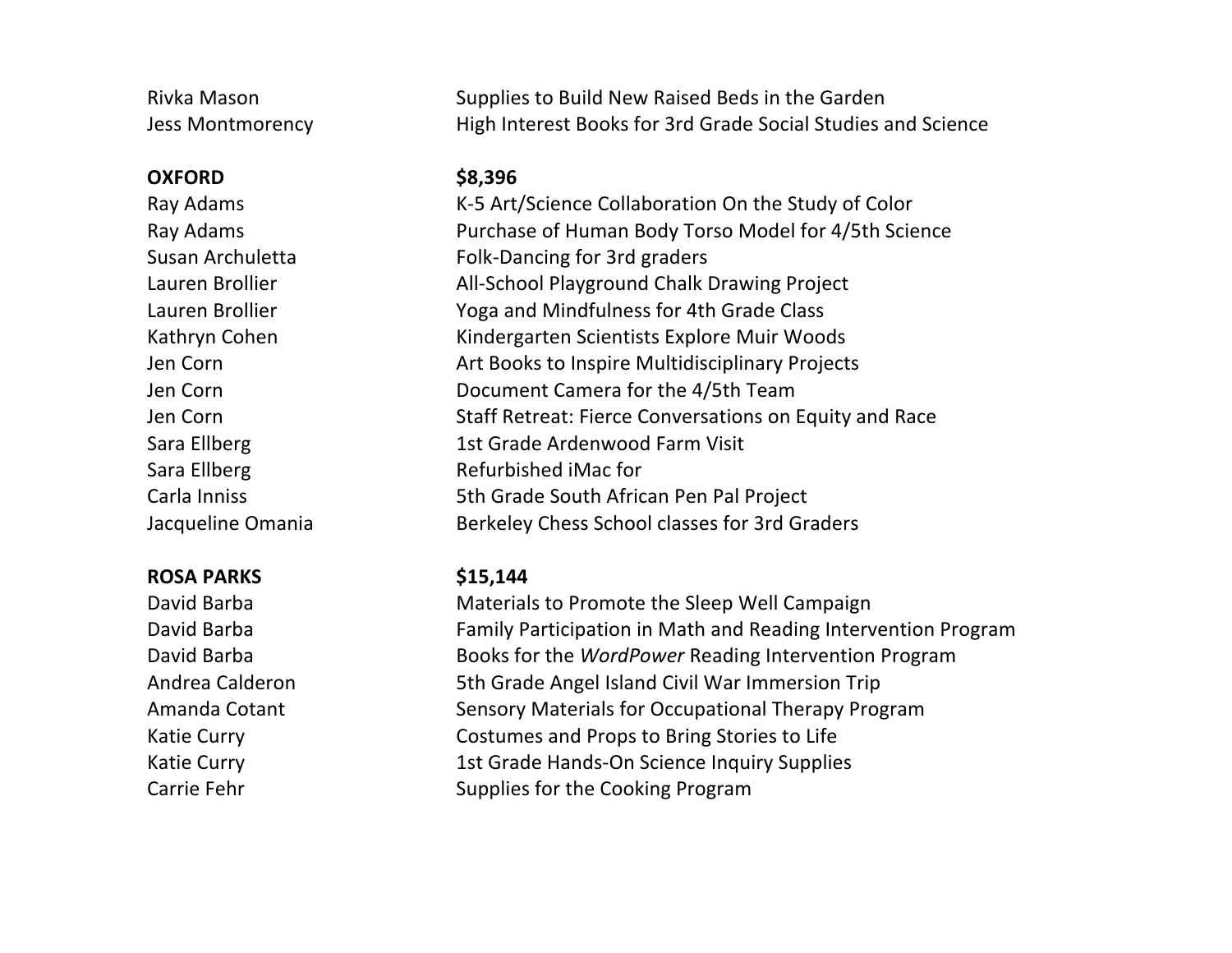# **THOUSAND'OAKS \$12,727**

Michael Bauce Ann-Marie Callegari

Paco Furlan **Before-School Math Intervention Classes** Paco Furlan Mills Teacher Scholars Program/Teacher Led Inquiry Support Kathleen Gadway Books for ELD After School Reading Intervention Susan Gatt **A** 4th Grade Visit to Mission Dolores Cheri Hinkley Listening Center and Read-Alongs for K/1st Classroom Deborah Howe **A** New Rug in the Library for Story Time Tracey Iglehart Using An iPad as a Document Camera and Video Recorder Suzanne Ingley Supplies for Kitchen Chemistry in the Science Lab Suzanne Ingley **Anatomy Made Real Through Dissection** Suzanne Ingley Supplies to Raise and Care for Animals in the Science Lab Kathryn Kirkhuff **An Extra After-School Reading Teacher** Becky Lum 3rd Grade Trip to *Mummenschanz* at Cal Performances Regina Maradiegue Insect Lab Presentations in All 2nd Grade Classrooms Regina Maradiegue **Protective Pouches for Carrying Home Our** "Just Right" Books Mary Martin **Martin Class Using Kindles for In-Class Leveled Group Reading** Javier Ordonez Kits for Expanding 3rd Grade Science Experiments Brook Pessin-Whedbee **Emergent Storybooks** and Props to Encourage Retelling Tanya Stiller **Hatching and Raising Chickens for the Garden** 

Megan Abramson Ward **Quality Supplies for 2nd Grde Art Projects** Megan Abramson Ward All Hands-On at a 2nd Grade Geology Workshop at LHS Supplies and Fresh Produce for Cooking Classes Art Supplies and Playground Games for the After-School Patty Casetta Music Lessons to Enhance the 3rd Grade Curriculum Patty Casetta Folkloric Dance Instruction for all 3rd Graders Bill Edison Upgrade Classroom Library Storage and Furnishings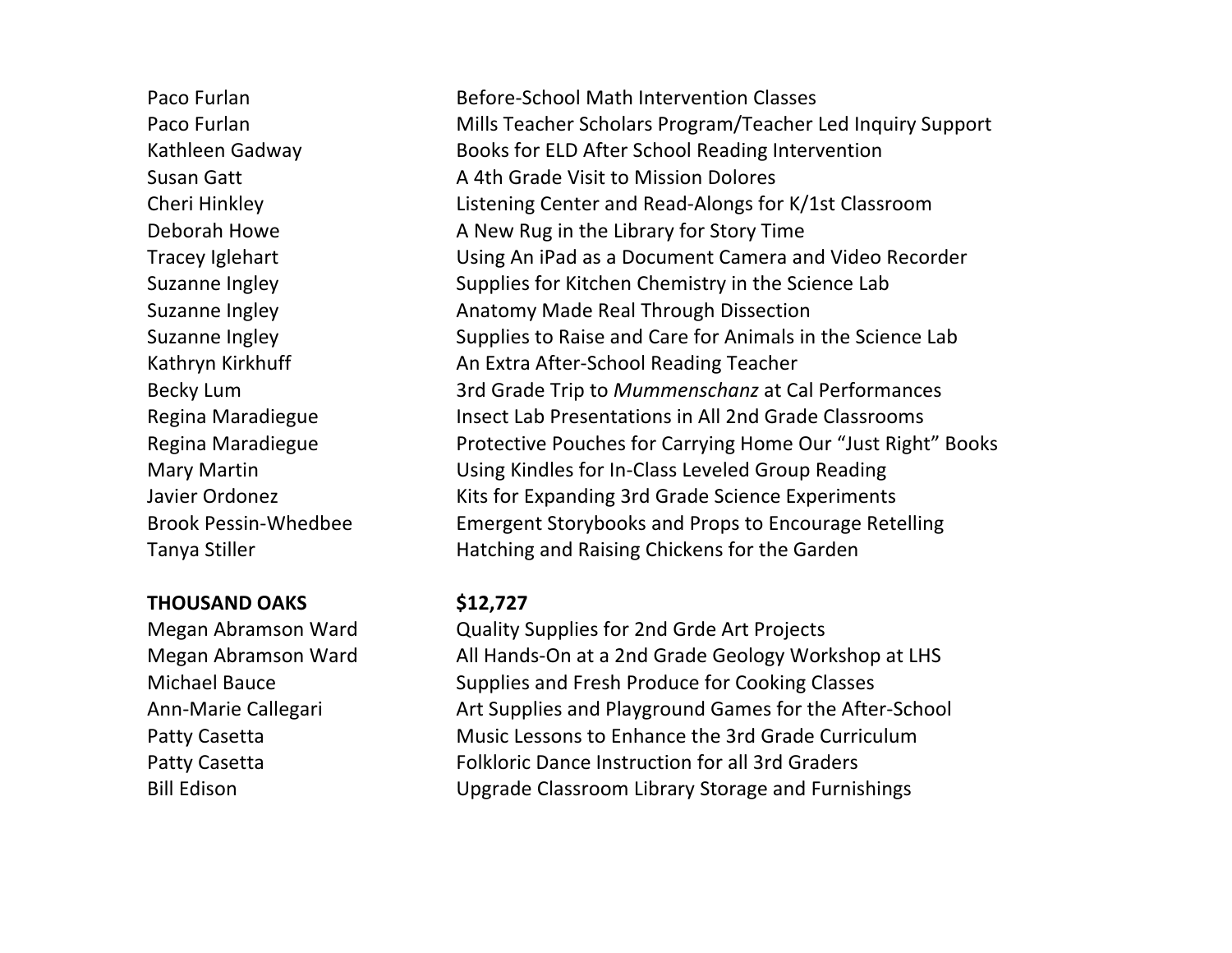### **WASHINGTON \$10,160**

Bob Garrison 5th Grade Overnight Experience at Fort Ross Gayle Hughes Teach Like a Champion All-Faculty Book Club Rochelle Jacobs Building a Teacher Resource Library for Reading Interventions Constance Jubb Books and Materials for 2nd Grade Art of the Americas Project Becky Rosen 1st Grade Trip to California Academy of Sciences Becky Rosen **An Around the World Study of Tooth Fairy Traditions** Hayley Sloan Supplies for the 10th Annual Science Fair Libby Trumbull **California Kindergarten Association Conference** Elizabeth Weinstein **Berkeley Rep 2nd Grade Story Builders Workshop** Jennifer Wendel Music Conductor for the 5th Grade Cesar Chavez Day Production Daria Wrubel **Redwood for Construction of a New Garden Picnic Table** 

Jeremy Armes **Polyhedron Dice for Math Games and Exercises** Dawn Bail **4th Grade Overnight CA History Trip in San Francisco** Dawn Bail **Creating Graphic Novels with SF Cartoon Artist Sirron Norris** Mallorie Baron **Mallorie** Baron **Adding to a 3rd Grade Book Collection** Maureen Buenaflor All 4th Grade Mosaic Project Trip Sian Cartagena **Carrior Contract Contract Careta** Occupational Therapy Equipment and Tips for Student Success Leila Clark-Riddell 5th Grade Capitol Overnight Trip Tom Fairchild **Hig5** and K Dance and Movement Classes Carrie Fehr Supplies for Cooking Classes Mindy Geminder Berkeley Rep 3rd Grade Story Builders Workshop Hilary Mitchell **Hip Hop Class for 3rd-5th Graders** Lindsey Mothersbaugh Supplies for School-wide Science Fair 2013 Sacha Moustakas Non Fiction Books for Reading Intervention Colette Rowe Supplies for Garden Improvements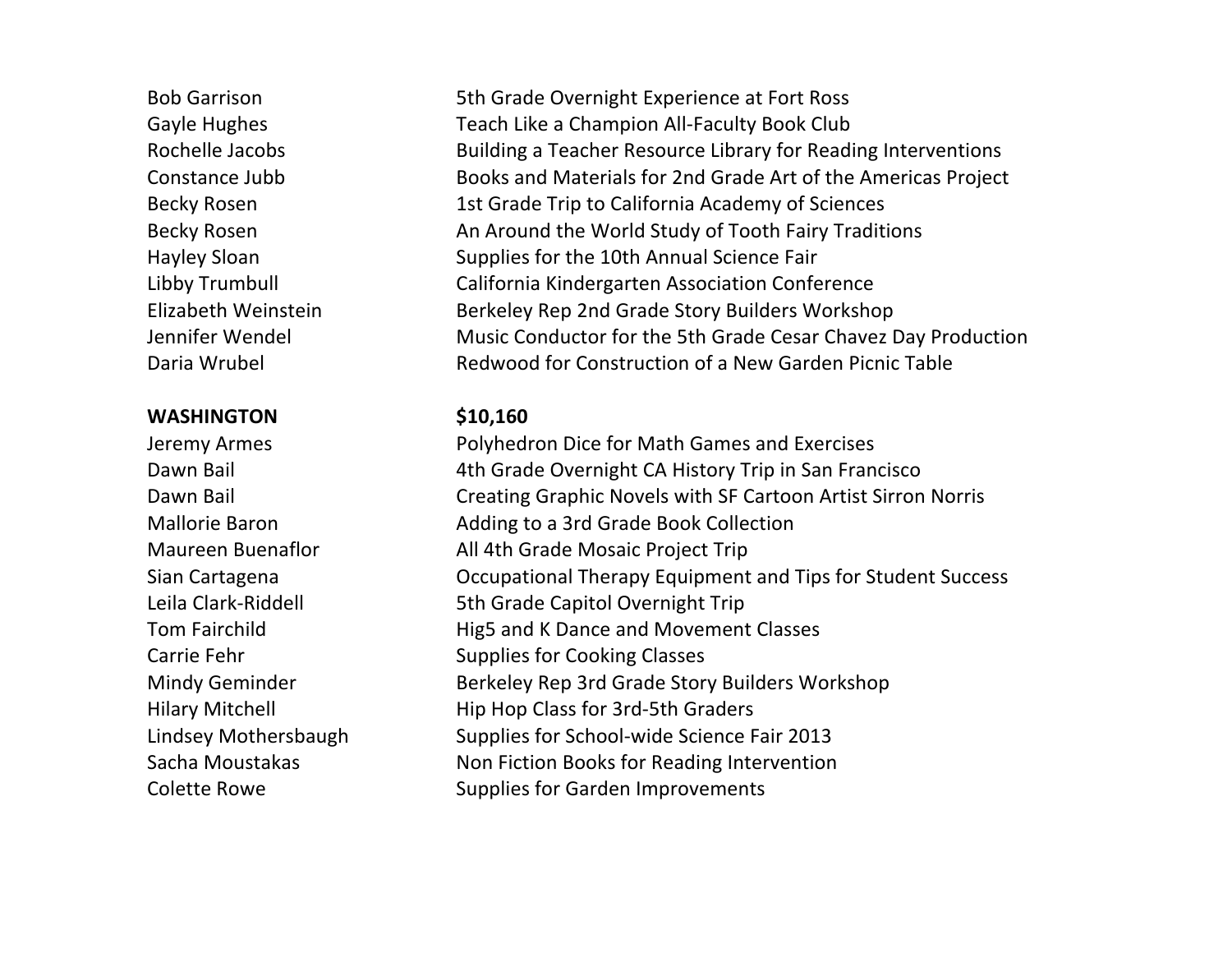### **LONGFELLOW \$8,559**

### **MARTIN LUTHER KING, JR.** \$17,534

John Tubbs **A** Class Set of Double Sided Small White Boards

Britt Alamo 8th grade Trip to Study the Civil War at Fort Point Patricia Coe Claymation Project Supplies for Computer Animation Class Ruth Dorman A Day at San Francisco Art Museums Tyra Herr Tools to Help Students with Focus and Attention Matt Hinckley **Evolution** and Owl Pellets Classroom Kits from CA Academy Matt Hinckley **Matt Hinckley** Half Moon Bay marine science 7th Grade Trip Jen Johnson **Coping with Test Anxiety Through the HeartMath Program** Sandra Lane Books for the Careers for Tomorrow 8th Grade Project Robert Marosi Supplies and Plants for the Garden Dana Merryday **Support for Annual Science Fair/Open House** Gretchen Montoya Spanish Literature Books for the Dual Immersion Program Mary Patterson All-School Yosemite Institute Year-end Trip Gregory Ward **A** Ball Supply for the Volleyball Unit Nina Ziskin **High Interest Books** and CDs for Reading Intervention Class

John Alford-Leaks Two-Way Radios for After School Staff Communications Kevin Anderson **Expanding the Book Collection for Reluctant Readers** Jill Bergan 7th Grade Tidepool Field Trip Jay Cohen 7th Grade California Academy of Sciences Trip Steven Conley **Headsets** for Read180 Intervention Program Jacob Dalton Supplies for the Journalism Program and King Cobra Jacob Dalton Weighted Foam Balls for Tennis Instruction Jacob Dalton Ultimate Frisbee PE Supplies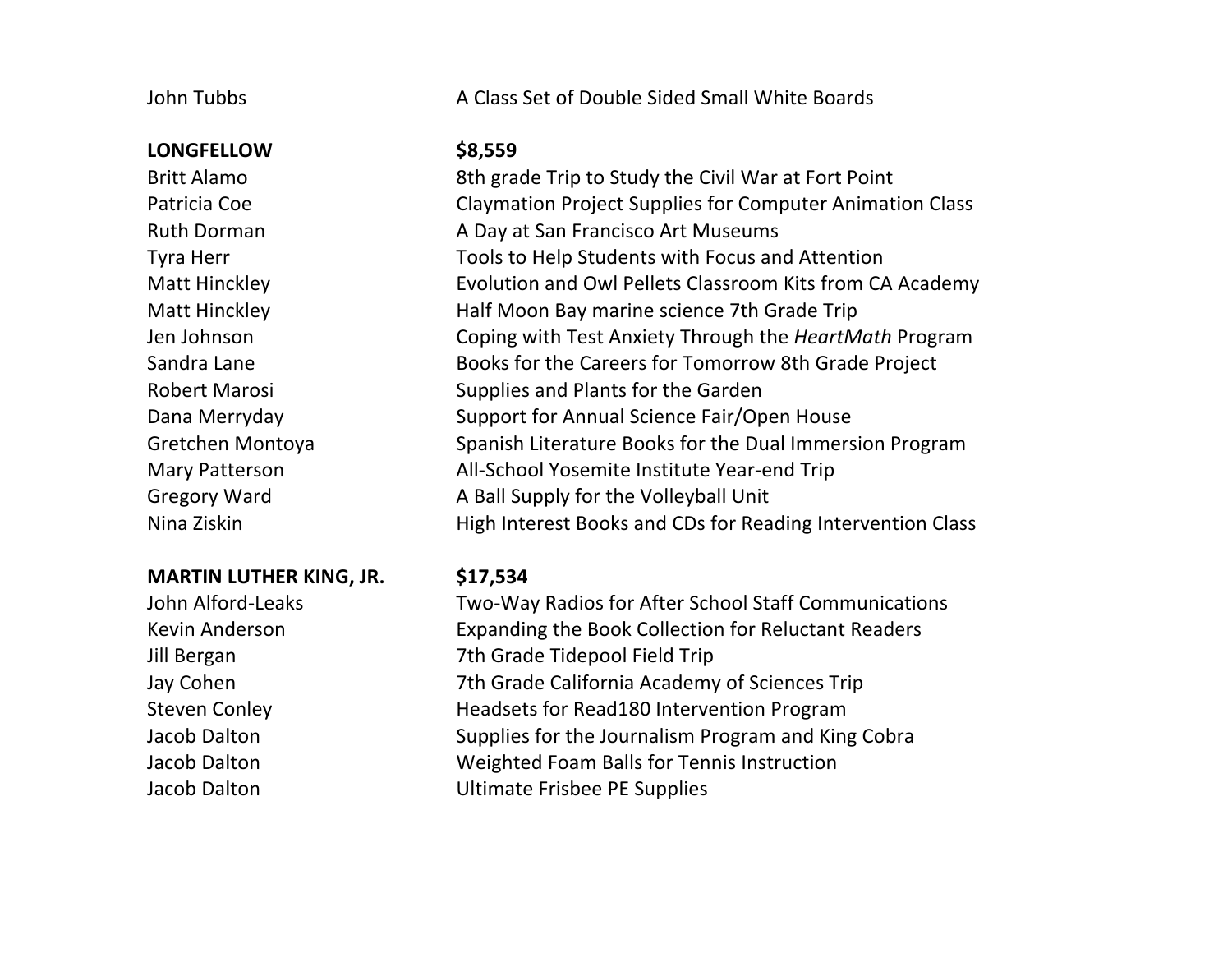### **WILLARD \$9,819**

Jeff Fillingim-Selk Books to Ensure Everyone Participates in Summer Reading David Gold Transportation to Community Service Projects Around the Bay Area Akemi Hamai 8th Grade Trip to California Academy of Science Martha Hoppe Ancient History and Visual Arts 6th Grade Project Deborah Hughes-Pierson Document Camera for Counseling-Enriched Class Susie Kossa-Rienzi Social Smarts Elective Class Materials Mary Beth Leland CD Players and Audio Books for Struggling Readers Barbara Lind Creating Phone Apps With MIT's App Inventor Liz Little-Cellucci Supplies for the "Absolute Value" Math Club Wendy Lu-Carroll **Dictation Software for Supporting Production of Written Work** Joy Osborne **High Interest Leveled Books** for Read 180 Madeline Prager **Instructor for Music Composition Class** Patricia Rathwell **ELL Homework Club and Conference Translators** Anthony Santangelo School Supplies for Needy Students Richard Silberg **Overhead Projector for Seedfolks ELL Shadow Play** Richard Silberg **A** Choreographer and Materials Costs for Jungle Book Production Fred Sims **Equipment for the King Team Sports Program** Beth Sonnenberg Equipment and Books for 6th Grade Architecture Course Larry Stefl Guest Printmaker from Kala Art Institute

Nina Ackerberg Voice Dictation Software and Notebook Computer for Special Ed Jennifer Antonuccio Professional Development Workshops for the Mental Health Staff Sharon Arthur Set of White Boards for Class Writing Exercises Corey Cohen School Supplies for Needy Students Nancy Funk Guest Printmaker from Kala Art Institute Debra Hill Consumable Materials for Hands-On Science Investigations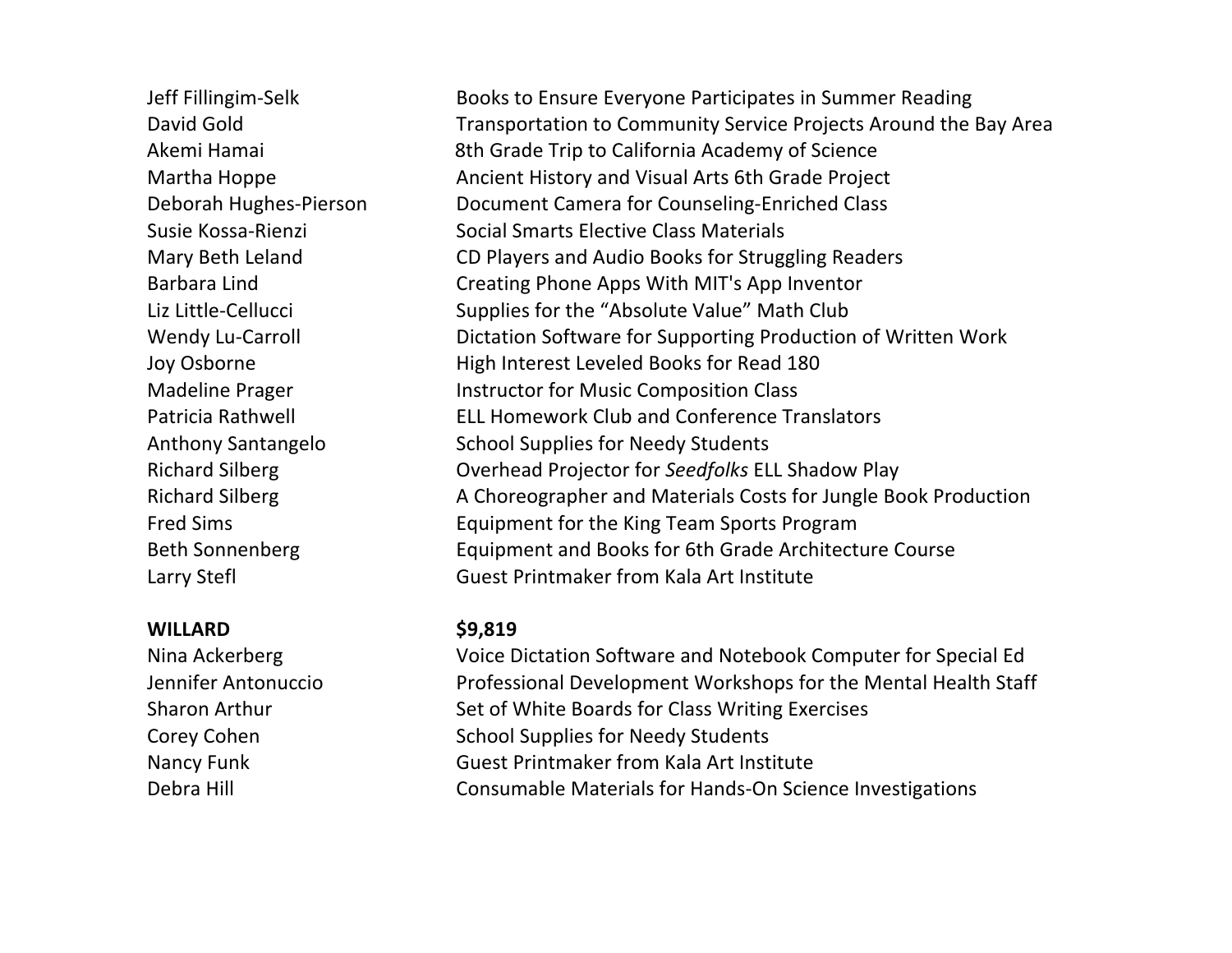## **BERKELEY'HIGH'SCHOOL \$27,069**

Susanne Jensen Supplies for the Kitchen and Cooking Classes Debbie Jones Frames to Exhibit Photos of Students at Work Aaron Jorgensen Netbooks for Differentiating Algebra Instruction Allison Krasnow Laptops for Differentiating Algebra Instruction Deborah Lenz Equipment and Supplies for 8th Grade Science Experiments Andrea Prichett Class Set of The Circuit by Francisco Jimenez George Rose **A** Class set of *The Hobbit* to Study Character Development Matthew Tsang Supplies for the Garden Project Michael Williams 8th grade Angel Island Trip to Study Immigration Zoey Zotigh **Equipment** to Support *Garageband* Class

Josh Austin Special Ed Classroom Supplies and Online Reading Program Gabriel Berent **Digital SLR Cameras for Photography Classes** Peter Bloomsburgh Snacks for After School Math Tutoring Sessions Amy Burke Teacher Participation in the Asilomar Math Conference Jan Burnham iPad for Visually Impaired Students Linda Carr Guest Artists for First Annual BHS Dance Day! Linda Carr Guest Choreographers Series for Dance Program Tamar Chaet Community Based Instruction for Special Ed Students Xin Chen Mandarin Language Learning Through Cultural Experiences Rachel Chodorow-Reich SF Shakes Workshop & *A Midsummer Night's Dream* Performance Sarah Cline Supplies to Organize the Jazz Library Sarah Cline Sheet Music for the Jazz Program Amy Crawford **CAS** Guest Speakers Program David Daniels **Hardware Materials for IEP Pre-Algebra Building Projects** Adam Edell **Materials** for Garden and Greenhouse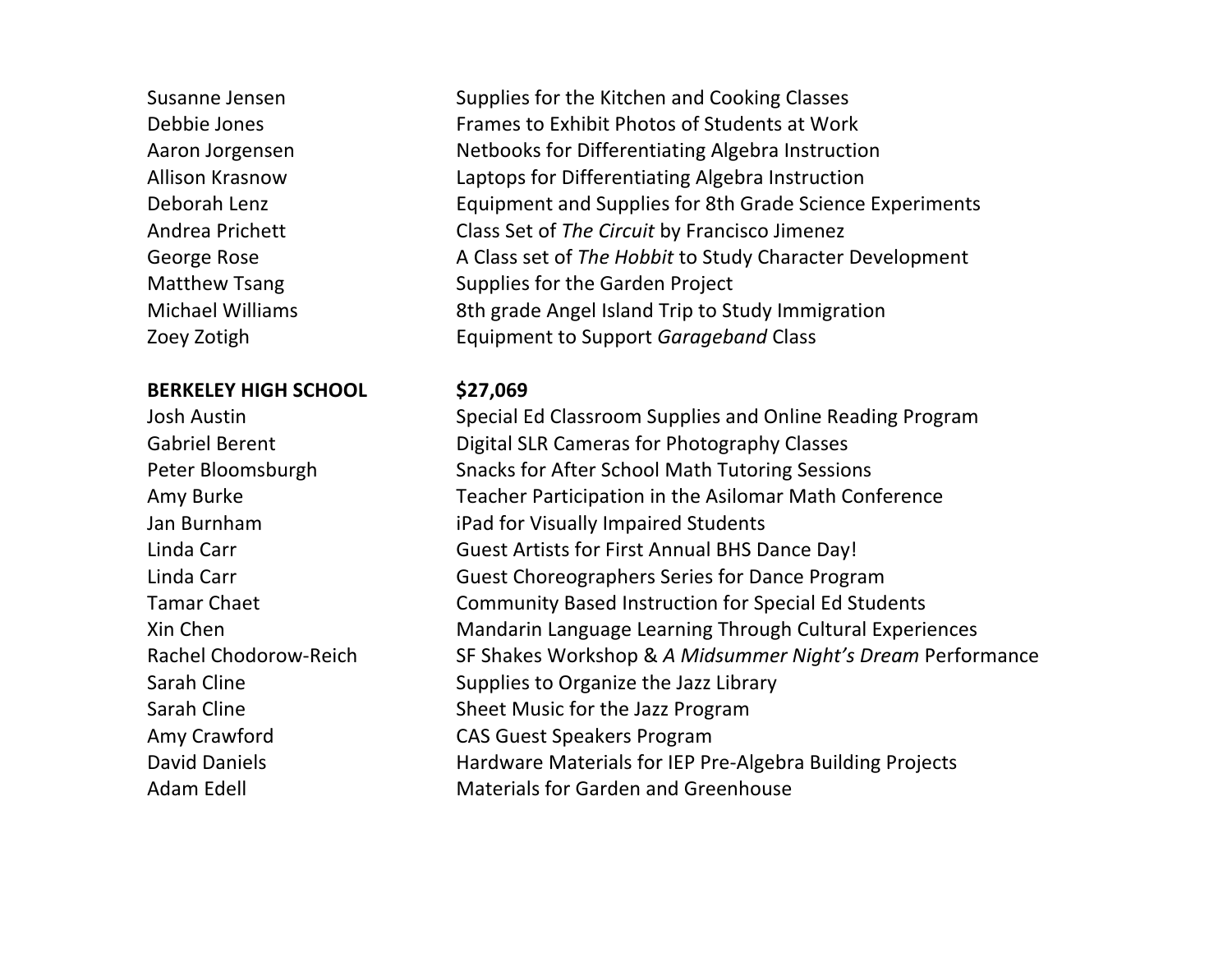Daniel Mulholland-Beahrs Tosca&Necoechea

**B5TECH \$5,104**

Shannon Erby Dance Instructor for Harlem Renaissance Unit Shannon Erby **Digital Voice Recorders for Oral History Project** Tamara Friedman **Language** and Culture Exchange Field Trip Denise Fullerton Day of the Dead Altar Exhibition Supplies Lauren Illingworth Transition Cooking Skills for Special Ed Students Douglas Keith **Desktop Computer For IB Art Research** Susi Lopez-Platt Spanish 7/8 & Native Speakers Trip to SF Mission Murals Ingrid Martinez Viewing and Sharing Student Work with iPad and Apple TV Erik Monrad Laptop for Special Ed Instruction Probes for Collection and Analysis of Scientific Data LCD Projector for World Language Classroom Eric Norberg Stipends for Art Department Guest Presenters Heidi Ramirez-Weber English Learner Newcomers Field Trip Dharini Rasiah SD Cards for Video & Jacket Production Carl Rogers "50 Essential Lessons" Language Arts Tools and Techniques Guide Monica Salvador **Document Camera for English Language Learner Instruction** Andrea Sanguine Electric Kiln Replacement Elements Mardi Sicular-Mertens AP Environmental Science Field Trips John Villavicencio New Sound System for Outdoor Events Karen Wells **Report Communist Professional Music Mentors for BHS Musicians** Scott Willson **Three Class Sets of Math Textbooks** Glenn Wolkenfeld Supplies for AC Biology Labs in Forensics and Genetics Vernon Walton **Production Support for Student Organizer** 

Margaret Agbowo Materials and Games for Understanding Practical Personal Finance Achim Dangerfield Lab Books, Videos and Equipment for Chemistry Course